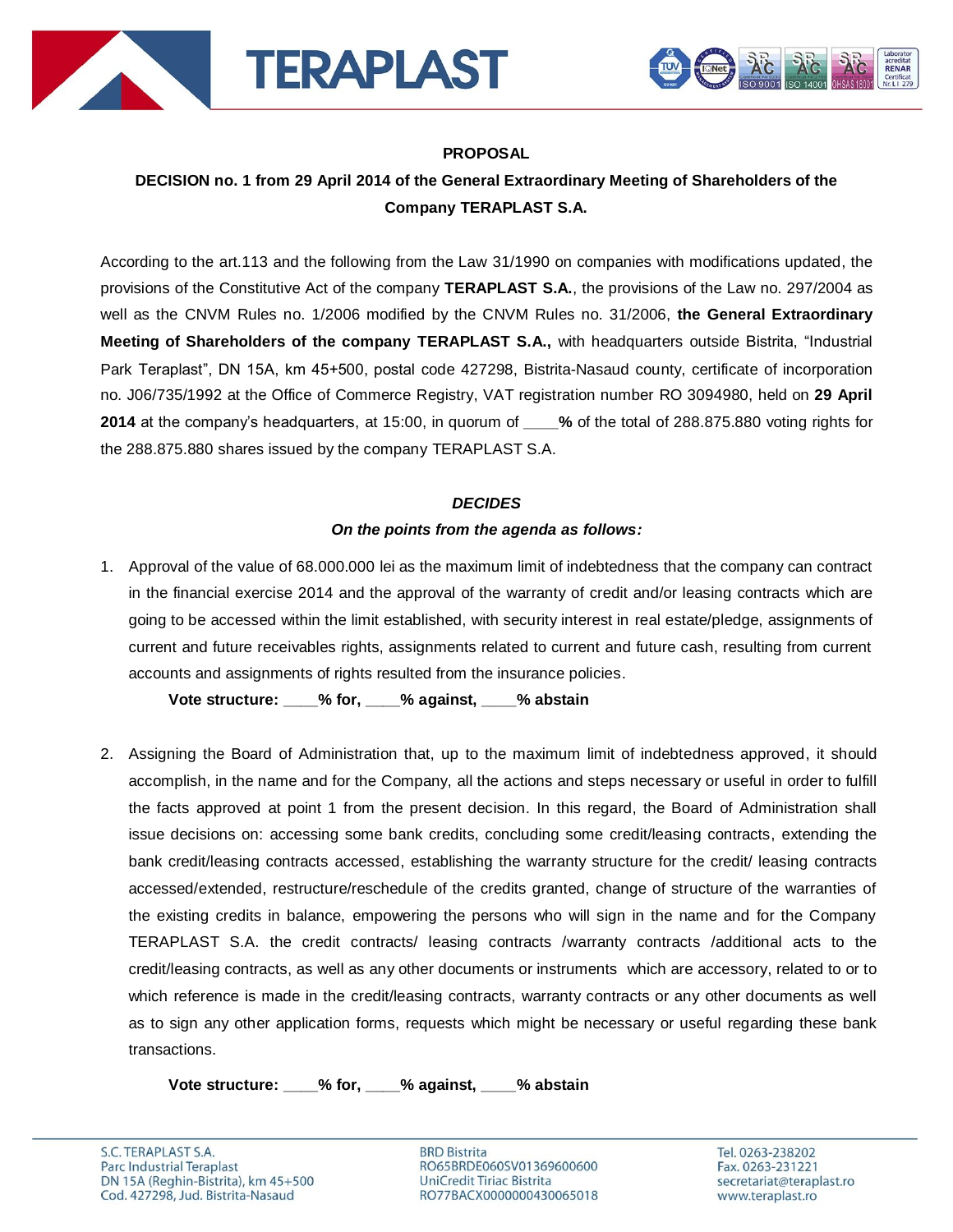



3. Ratification of the Decision of the Board of Administration no. 4 from 10 February 2014, according to which the following was approved:

a. Concluding by the Company, as Borrower/Garantor, with **BRD – Groupe Societe Generale SA**, as creditor, a credit contract, to contract by the Company a credit of **1.000.000 eur**, in order to finance the current activity ("Seasonal Credit "), for a period of 10 months (final due on 30.11.2014), which shall be guaranteed by setting up the following guarantees:

 Mortgage on a real estate consisting of constructions and land situated in Constanta, owned by Teraplast, registered in the Land Registry no.200787/Constanta - No. of old Land Registry 18691 (e :100071) and Land Registry no. 208912/Constanta - No.of old Land Registry 18691 (e :18691) old cadastral no.: 9649, cadastral no. 5438 and 208912, 208912 –C1, evaluated in December 2013 at a market value of 380.000 euro;

 The assignment of all receivables/collection rights representing all the rights and interests, current and future collections and revenues belonging to the company Teraplast, arising from the contracts concluded with its partners, at a market value (collections estimated for 2014) of 15.807.000 euro;

Mortgage on the movables consisting of stocks situated in Saratel, owned by Teraplast;

Pledge on the current and future accounts of Teraplast, open at BRD – Groupe Societe Generale SA.

b. Assigning Mr. Alexandru Stanean as Deputy General Manager as well as Mrs. Eniko-Edit Orban as the Company's Financial Manager in order to achieve the following steps:

 negotiate, sign, perfect, release and prepare (in original, where is the case) in the name and for the Company the Credit Contract and its additional acts, the Warranty Contract and its additional acts as well as all the documents, confirmations and documents related to them as well as any modification acts of them in order to achieve the resolutions adopted in the current decision.

 to take all actions related to the registration of the Warranty Contracts or their amendments to the Pledge Electronic Archive and/or the competent Land Registry and/or the competent Commerce Registry and/or the Company's shareholder registry and/or related to the notification and/or accomplishing any other necessary procedure in front of any other competent authority or third parties interested, as well as to publish the current Decision in Romania's Official Gazette, Part IV; and

 in general, to take all actions and steps necessary or useful for the transaction taking into account the documents mentioned in the resolutions from above.

c. Assigning Mr. Simion Traian, President of the Board of Administration, to sign the Decision of the Board of Administration.

d. Assigning the Company's legal adviser, Mrs. Kinga Vaida, holder of the ID series X.B. no.370326, issued by Bistrita Police on 26.06.2012, to accomplish all procedures on the handing in and registration of the Decision of the Board of Administration at the Office of Commerce Registry from Bistrita-Nasaud Law Court.